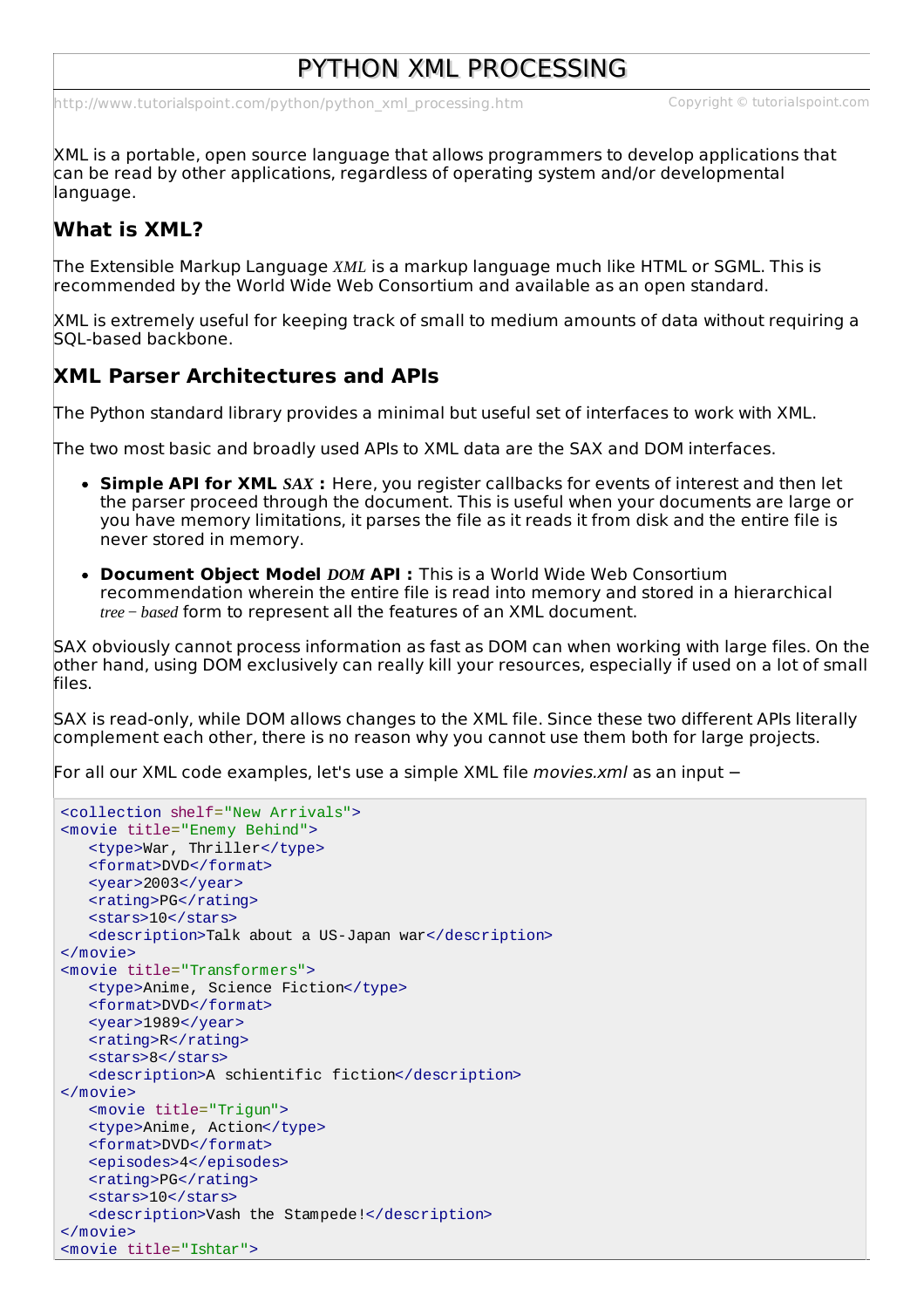```
<type>Comedy</type>
   <format>VHS</format>
   <rating>PG</rating>
   <stars>2</stars>
   <description>Viewable boredom</description>
</movie>
</collection>
```
## **Parsing XML with SAX APIs**

SAX is a standard interface for event-driven XML parsing. Parsing XML with SAX generally requires you to create your own ContentHandler by subclassing xml.sax.ContentHandler.

Your ContentHandler handles the particular tags and attributes of your flavor*s* of XML. A ContentHandler object provides methods to handle various parsing events. Its owning parser calls ContentHandler methods as it parses the XML file.

The methods startDocument and endDocument are called at the start and the end of the XML file. The method characters*text* is passed character data of the XML file via the parameter text.

The ContentHandler is called at the start and end of each element. If the parser is not in namespace mode, the methods startElement*tag, attributes* and endElement*tag* are called; otherwise, the corresponding methods startElementNS and endElementNS are called. Here, tag is the element tag, and attributes is an Attributes object.

Here are other important methods to understand before proceeding −

### **The make\_parser Method**

Following method creates a new parser object and returns it. The parser object created will be of the first parser type the system finds.

xml.sax.make\_parser( [parser\_list] )

Here is the detail of the parameters:

**parser list:** The optional argument consisting of a list of parsers to use which must all implement the make parser method.

#### **The parse Method**

Following method creates a SAX parser and uses it to parse a document.

xml.sax.parse( xmlfile, contenthandler[, errorhandler])

Here is the detail of the parameters −

- **xmlfile:** This is the name of the XML file to read from.
- **contenthandler:** This must be a ContentHandler object.
- **errorhandler:** If specified, errorhandler must be a SAX ErrorHandler object.

#### **The parseString Method**

There is one more method to create a SAX parser and to parse the specified **XML string**.

xml.sax.parseString(xmlstring, contenthandler[, errorhandler])

Here is the detail of the parameters −

- **xmlstring:** This is the name of the XML string to read from.
- **contenthandler:** This must be a ContentHandler object.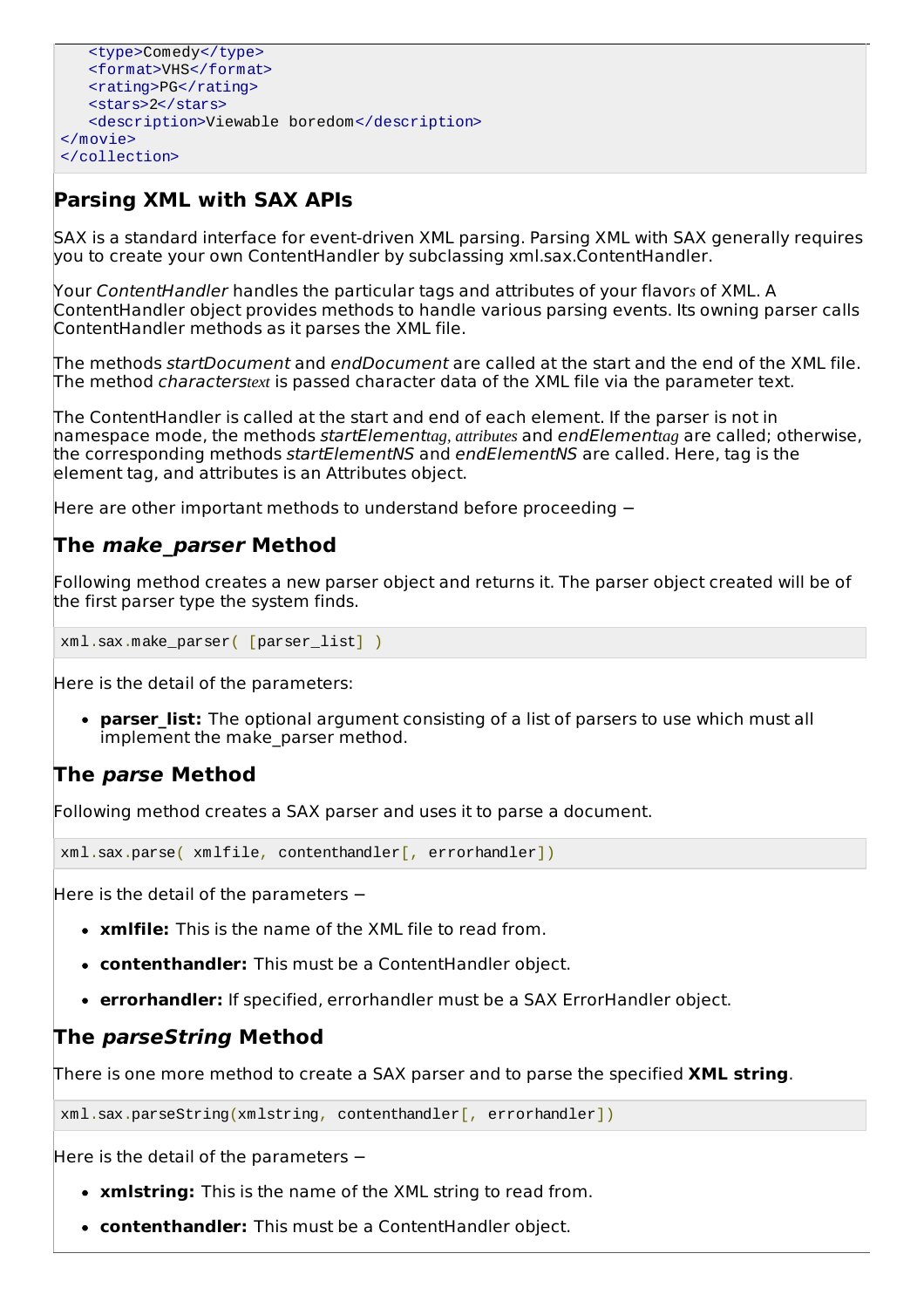**errorhandler:** If specified, errorhandler must be a SAX ErrorHandler object.

#### **Example**

```
#!/usr/bin/python
import xml.sax
class MovieHandler( xml.sax.ContentHandler ):
   def \_init\_\(self):self.CurrentData = ""
      self.\text{type} = "self.format = ""self.year = "self.rating = ""self. stars = 100self.description = ""
   # Call when an element starts
   def startElement(self, tag, attributes):
      self.CurrentData = tag
      if tag == "movie":
         print "*****Movie*****"
         title = attributes["title"]
         print "Title:", title
   # Call when an elements ends
   def endElement(self, tag):
      if self.CurrentData == "type":
         print "Type:", self.type
      elif self.CurrentData == "format":
         print "Format:", self.format
      elif self.CurrentData == "year":
         print "Year:", self.year
      elif self.CurrentData == "rating":
         print "Rating:", self.rating
      elif self.CurrentData == "stars":
         print "Stars:", self.stars
      elif self.CurrentData == "description":
         print "Description:", self.description
      self.CurrentData = ""
   # Call when a character is read
   def characters(self, content):
      if self.CurrentData == "type":
         self-type = contentelif self.CurrentData == "format":
         self.format = contentelif self.CurrentData == "year":
         self.year = content
      elif self.CurrentData == "rating":
         self.rating = contentelif self.CurrentData == "stars":
         self.stars = content
      elif self.CurrentData == "description":
         self.description = content
if ( __name__ == "__main__");# create an XMLReader
   parser = xml.sax.make_parser()
   # turn off namepsaces
   parser.setFeature(xml.sax.handler.feature_namespaces, 0)
   # override the default ContextHandler
   Handler = MovieHandler()
   parser.setContentHandler( Handler )
```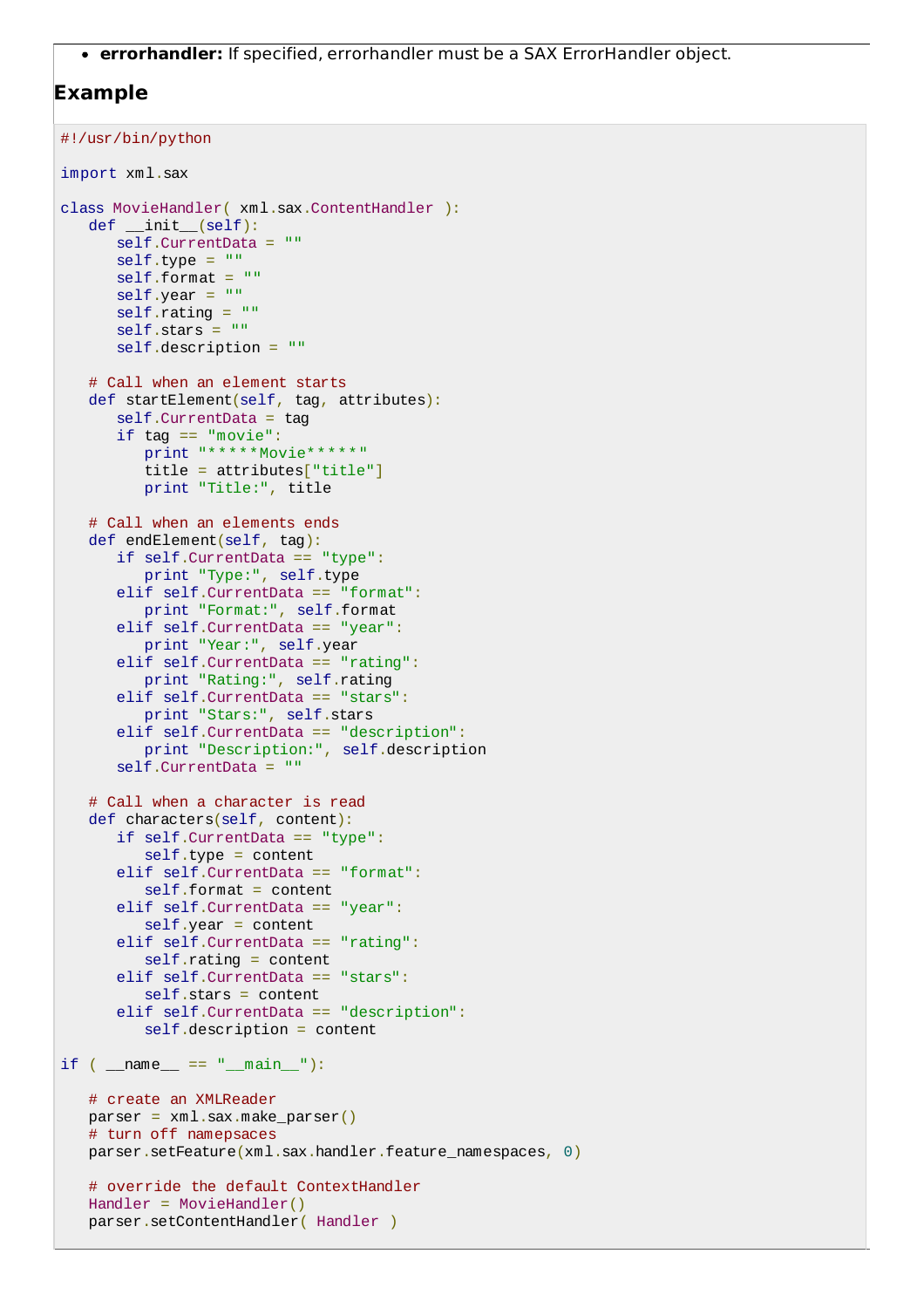This would produce following result −

\*\*\*\*\*Movie\*\*\*\*\* Title: Enemy Behind Type: War, Thriller Format: DVD Year: 2003 Rating: PG Stars: 10 Description: Talk about a US-Japan war \*\*\*\*\*Movie\* Title: Transformers Type: Anime, Science Fiction Format: DVD Year: 1989 Rating: R Stars: 8 Description: A schientific fiction \*\*\*\*\*Movie\* Title: Trigun Type: Anime, Action Format: DVD Rating: PG Stars: 10 Description: Vash the Stampede! \*\*\*\*\*\*Movie\* Title: Ishtar Type: Comedy Format: VHS Rating: PG Stars: 2 Description: Viewable boredom

For a complete detail on SAX API documentation, please refer to standard [Python](http://docs.python.org/library/xml.sax.html) SAX APIs.

#### **Parsing XML with DOM APIs**

The Document Object Model "DOM" is a cross-language API from the World Wide Web Consortium W3C for accessing and modifying XML documents.

The DOM is extremely useful for random-access applications. SAX only allows you a view of one bit of the document at a time. If you are looking at one SAX element, you have no access to another.

Here is the easiest way to quickly load an XML document and to create a minidom object using the xml.dom module. The minidom object provides a simple parser method that quickly creates a DOM tree from the XML file.

The sample phrase calls the parse file [,parser] function of the minidom object to parse the XML file designated by file into a DOM tree object.

```
#!/usr/bin/python
from xml.dom.minidom import parse
import xml.dom.minidom
# Open XML document using minidom parser
DOMTree = xml.dom.minidom.parse("movies.xml")
collection = DOMTree.documentElement
if collection.hasAttribute("shelf"):
   print "Root element : %s" % collection.getAttribute("shelf")
# Get all the movies in the collection
movies = collection.getElementsByTagName("movie")
# Print detail of each movie.
```